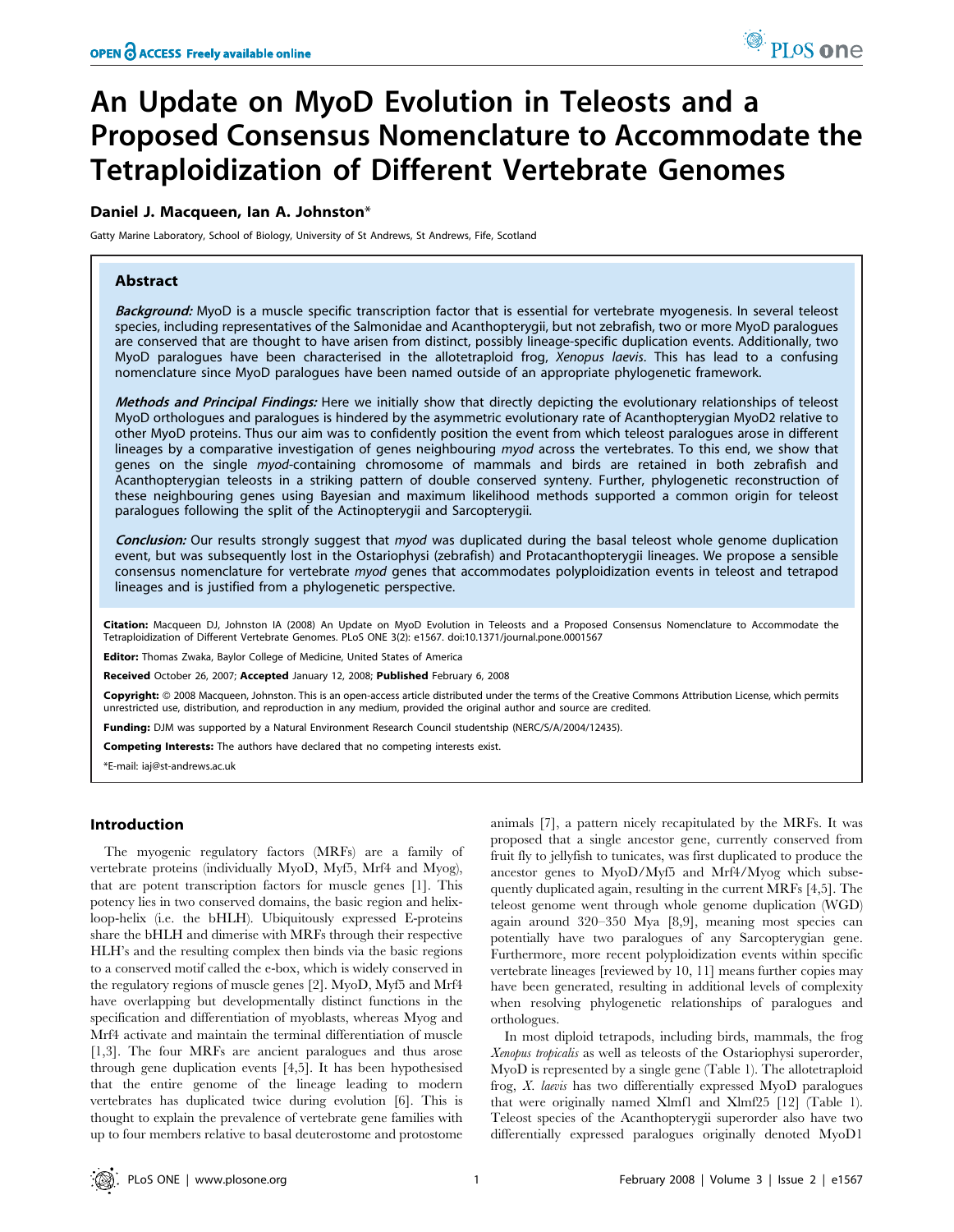Table 1. Details of teleost MyoD sequences, including their current designation, Genbank accession number/Ensembl gene ID and suggested correct designations (proposed consensus nomenclature)

| <b>Taxa</b>         | <b>Species</b>         | Current<br>designation | <b>Sequence</b> | <b>GenBank</b><br>accession | Ensembl<br>gene ID  | <b>Suggested</b><br>designation |
|---------------------|------------------------|------------------------|-----------------|-----------------------------|---------------------|---------------------------------|
| Tetrapoda           | Homo sapiens           | MyoD                   | complete        | CAA40000                    | ENSG00000129152     | MyoD                            |
|                     | Mus musculus           | MyoD                   | complete        | X56677                      | ENSMUSG00000009471  | MyoD                            |
|                     | Gallus gallus          | MyoD                   | complete        | X16189                      | ENSGALG00000006216  | MyoD                            |
|                     | Xenopus tropicalis     | MyoD                   | complete        | AJ579310                    | ENSXETG00000001320  | MyoD                            |
|                     | Xenopus laevis         | mf1                    | complete        | M31116                      | n/a                 | MyoDa                           |
|                     |                        | mf25                   | complete        | M31118                      | n/a                 | MyoDb                           |
| Ostariophysi        | Danio rerio            | MyoD                   | complete        | NM 131262                   | ENSDARG00000030110  | MyoD1                           |
|                     | Cyprinus carpio        | MyoD                   | complete        | AB012882                    | n/a                 | MyoD1                           |
|                     | Sternopygus macrurus   | MyoD                   | complete        | AY396566                    | n/a                 | MyoD1                           |
| Protacanthopterygii | Salmo salar            | MyoD1                  | complete        | AJ557148                    | n/a                 | MyoD1a                          |
|                     |                        | MyoD2                  | complete        | AJ557149                    | n/a                 | MyoD1b                          |
|                     |                        | MyoD1c                 | complete        | DO317527                    | n/a                 | MyoD1c                          |
|                     | Oncorhynchus mykiss    | MyoD                   | complete        | X75798                      | n/a                 | MyoD1a                          |
|                     |                        | MyoD2                  | complete        | Z46924                      | n/a                 | MyoD1b                          |
|                     |                        | <b>EST</b>             | partial         | CX137438                    | n/a                 | MyoD1c                          |
|                     | Salmo trutta           | MyoD1c                 | complete        | DQ366710                    | n/a                 | MyoD1c                          |
| Acanthopterygii     | Takifugu rubripes      | MyoD1                  | complete        | NM_001032769                | SINFRUG00000154785  | MyoD1                           |
|                     |                        | MyoD <sub>2</sub>      | complete        | NM 001040062                | SINFRUG00000163904  | MyoD2                           |
|                     | Tetraodon nigroviridis | MyoD1                  | complete        | AY616520                    | GSTENG00003954001   | MyoD1                           |
|                     |                        | MyoD <sub>2</sub>      | fragmented      | n/a                         | GSTENG00034775001   | MyoD2                           |
|                     | Oryzias latipes        | MyoD1                  | complete        | n/a                         | ENSORLG00000000694  | MyoD1                           |
|                     |                        | MyoD2                  | fragmented      | n/a                         | UTOLAPRE05100109983 | MyoD2                           |
|                     | Gasterosteus aculeatus | MyoD1                  | complete        | n/a                         | ENSGACG00000008444  | MyoD1                           |
|                     |                        | MyoD2                  | complete        | n/a                         | ENSGACG00000017350  | MyoD2                           |
|                     | Sparus aurata          | MyoD1                  | complete        | AY999688                    | n/a                 | MyoD1                           |
|                     |                        | MyoD <sub>2</sub>      | complete        | AJ630127                    | n/a                 | MyoD2                           |
|                     | Hippoglossus           | MyoD1                  | Partial         | AF478568                    | n/a                 | MyoD1                           |
|                     | hippoglossus           | MyoD <sub>2</sub>      | complete        | AF478569                    | n/a                 | MyoD2                           |

doi:10.1371/journal.pone.0001567.t001

(orthologous to the single myod gene of the Ostariophysi [5]) and MyoD2 [13] (Table 1). Additionally, two salmonid MyoD duplicates were characterised in rainbow trout (Oncorhynchus mykiss) and named MyoD and MyoD2 [14]. More recently a third salmonid MyoD sequence was characterised [5]. In Atlantic salmon (Salmo salar) the three paralogues have distinct embryonic expression fields that together recapitulate the expression of zebrafish MyoD [5]. A maximum likelihood phylogenetic reconstruction revealed that all salmonid paralogues were coorthologues of Ostariophysi-MyoD/Acanthopterygii-MyoD1 and arose independently of Acanthopterygian MyoD2 [5]. However, Acanthopterygian MyoD2 proteins appeared as an outgroup to both teleost and tetrapod MyoD sequences with 100% branch confidence, which does not reflect either a common teleost origin or a lineage specific event. This tree topology is probably an artefact of the asymmetric evolution of MyoD2 relative to other MyoD proteins, obscuring its true phylogenetic position by long branch attraction (LBA) or mutational saturation within the alignment. Here, we initially attempted to correct the suspected aberrant topology, by using several methods of phylogenetic reconstruction, taking actions to reduce LBA and remove mutational saturation. Our next aim was to investigate the chromosomal regions proximal to vertebrate myod genes using a comparative-genomic and phylogenetic approach to confidently establish the extent of the duplication event from which Acanthopterygian MyoD1 and MyoD2 paralogues arose. Interestingly, this approach provided strong evidence that a myodcontaining chromosome duplicated in a common teleost ancestor, probably during the WGD event of basal teleost evolution [9], which directly contradicted the majority of tree topologies retrieved by direct phylogenetic reconstruction. These results allow us to advocate the use of a sensible nomenclature consensus for vertebrate myod genes that accommodates polyploidzation events in teleosts, amphibians and other non-diploid vertebrates.

## Results and Discussion

# Phylogenetic reconstruction of vertebrate MyoD sequences

Our previous maximum likelihood (ML) and neighbour joining (NJ) tree based on amino acid translations of 62 MRFs, branched Acanthopterygian MyoD2 sequences externally to all vertebrate MyoD sequences [5]. This is an unexpected topology, and taken literally, suggests that MyoD2 arose in a common vertebrate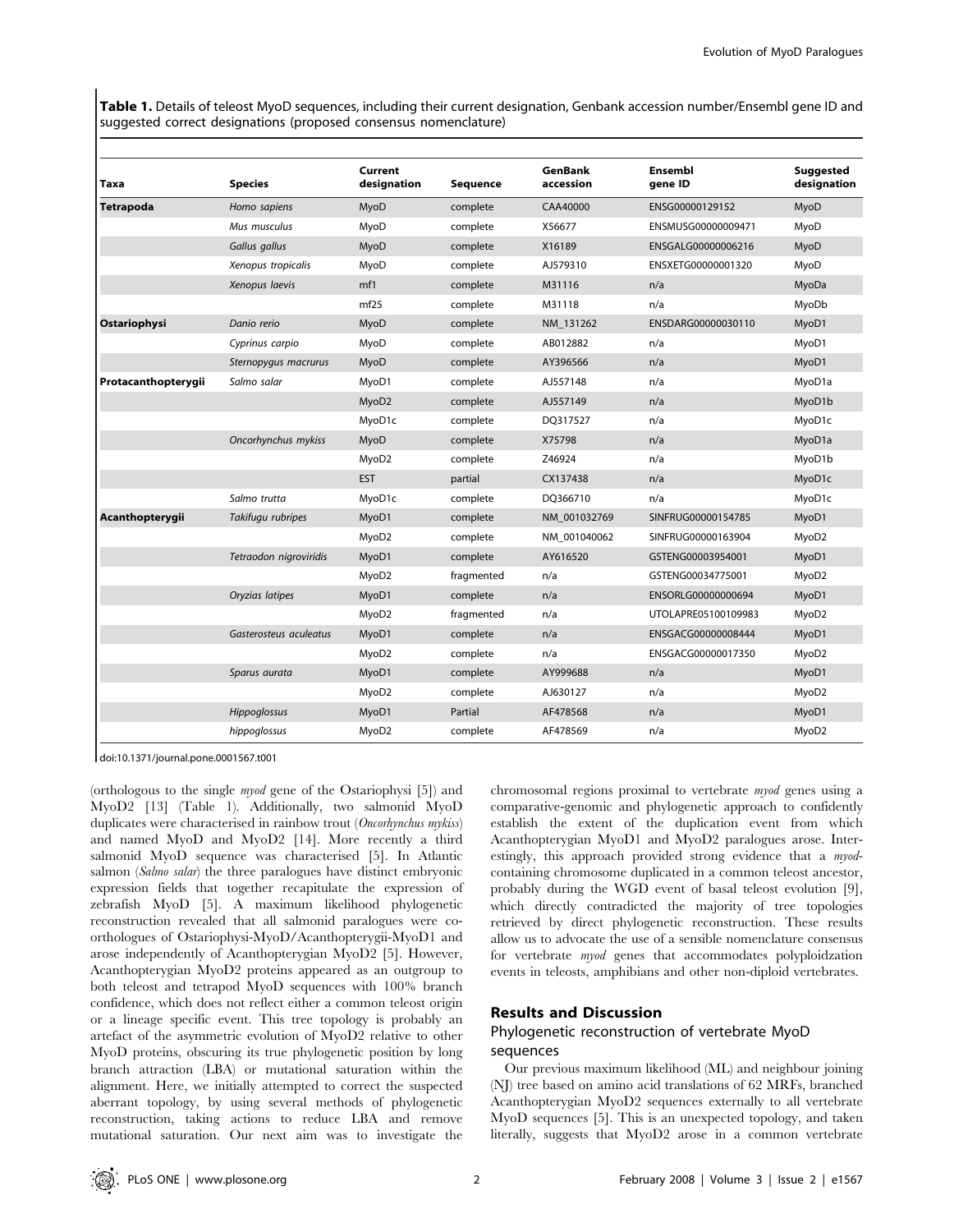#### (a) Bayesian; gamma distributed



## (c) Neighbour Joining; gamma distributed

## (d) Neighbour Joining; uniform rate

(b) Maximum likelihood; gamma distributed



Figure 1. Unrooted phylograms of vertebrate MyoD amino acid sequences constructed using (a) Bayesian inference with a mixed model of amino acid substitutions and assuming a gamma distribution of among-site substitution rates (b) maximum likelihood with the WAG model of amino acid substitution and assuming a gamma distribution of among-site substitution rates (gamma distribution parameter estimated by PhyML to be 0.66) with 500 psuedobootstrap replicates for branch support (c) NJ with the Poisson correction model and assuming a gamma distribution of among-site rates (gamma distribution parameter = 0.66) and 1000 bootstrap replicates for branch support (d) NJ with the Poisson correction model assuming a uniform distribution of among-site substitutions rates with 1000 bootstrap replicates for branch support. Arrows marked AS refer to the Acanthopterygian specific (AS) positioning of the teleost MyoD1/2 duplication inferred in trees a–c. The arrow marked TS shows the teleost specific (TS) positioning of the teleost MyoD1/2 duplication event in tree d. Scale bars show the number of substitutions per site. Branch confidence values >50% from the different reconstruction methods are shown. doi:10.1371/journal.pone.0001567.g001

ancestor prior to the separation of the Actinopterygii and Sarcopterygii and was then lost in all vertebrate lineages except the Acanthopterygian teleosts. A more expected position for this protein within a vertebrate MyoD tree topology would be to either branch from all teleost MyoD sequences, if it arose in a common teleost ancestor (e.g. during the teleost WGD), or from Acanthopterygian MyoD1 if a specific myod duplication occurred within this lineage as suggested previously [15]. We argue that this original tree topology is an artefact arising from the fact that Acanthopterygian MyoD2 has evolved asymmetrically relative to MyoD proteins in other vertebrate lineages (note the long branch lengths leading to Acanthopterygian MyoD2 sequences in Fig. 1a–

d). Thus it is possible that the MyoD2 position was a consequence of long branch attraction (LBA) or mutational saturation, which are known problems in reconstructing phylogenetic relationships between orthologues and paralogues [16,17].

Here we have produced a new MyoD alignment (Supplementary Information, Fig. S1), including paralogues found within different vertebrate lineages (salmonids, Acanthopterygians and frogs) but with reduced representation of potential long-branches, including sequences for Myf5, Mrf4 and Myog as well as basal-deuterostome MyoD orthologues (tunicate and amphioxus MyoD). By all methods of reconstruction, X. laevis MyoD paralogues, as expected, branched as a sister clade from  $X$ . tropicalis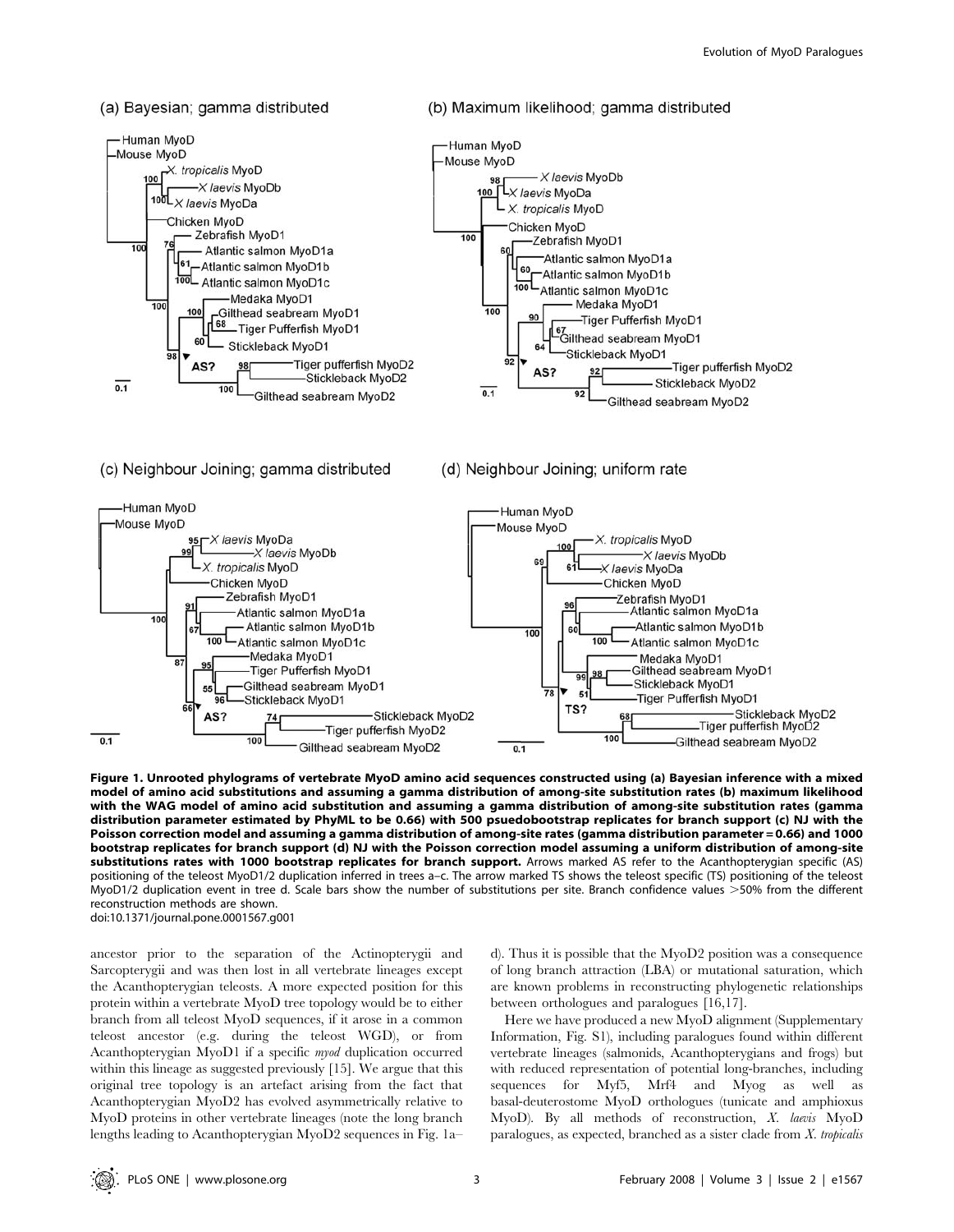

Figure 2. Diagram depicting the synteny conserved between the myod-containing chromosome of human, with that of chicken, zebrafish, pufferfish, stickleback and medaka. A striking pattern of interleaved double conserved synteny can be seen where teleost genes are distributed between two regions as either single copies or paralogues. This, in contrast to the direct depiction of MyoD phylogenetic relationships (Fig. 1), suggests that a myod-containing chromosome duplicated in a common teleost ancestor. Genes are not scaled by size and are represented by arrows (identifying the direction of transcription) coloured by their orthology to human genes. Black arrowheads represent genes not conserved between humans and other species on the chromosomal region investigated. Double diagonal lines represent a gap of more than three genes. Teleost genes found on the two paralogous chromosomal regions are marked with a black star. The black arrow on zebrafish chromosome 7 marks the putative position where myod2 was non-functionalised. Teleost genes orthologous to those on zebrafish chromosomes 25 and 7 are respectively designated as Gene-1 and Gene-2, to identify their common paralogy. Multiple tandem tropl genes present on duplicated teleost chromosomes are labelled as a, b, c based on their left to right position and not by their inferred paralogy/orthology from phylogenetic reconstruction (Fig. 3d). doi:10.1371/journal.pone.0001567.g002

MyoD (Fig. 1a–d). As previously reported [5], all salmonid MyoD paralogues branched as co-orthologues of teleost MyoD1 (Fig. 1a– d). Bayesian, ML and NJ analyses placed the point of MyoD1/ MyoD2 duplication as a specific event within the Acanthopterygii when a gamma distribution of among site rate variation was used which is known to be resistant to LBA  $[17]$  (Fig. 1a–c). Further, Bayesian and ML analyses also placed the duplication as a specific event to Acanthopterygians when among-site substitution rate variation was considered low or uniform (not shown). However, when a NJ tree analysis was performed assuming a uniform distribution of among site rate variation, the tree topology supported a common teleost origin of MyoD1/MyoD2 paralogues (Fig. 1d). Furthermore, by 'pushing' the gamma distribution parameter in PhyML to consider among-site rate variation as high-extremely high (performing the analysis with a gamma distribution parameter of 0.5, 0.4, 0.3, 0.2, 0.1, 0.01, 0.001) the resulting trees still supported an Acanthopterygian specific duplication event. Finally, by removing frequently mutating residues from the alignment before NJ tree reconstruction, a topology was retrieved supporting an Acanthopterygian-specific origin of paralogues (not shown). Thus, the majority of phylogenetic reconstructions performed with the new alignment (Fig. S1) clearly supported an Acanthopterygian specific event. Since the tree topology recorded in the previous phylogenetic analysis (which placed MyoD2 externally to all vertebrate MyoD sequences [5]) was not retrieved by any method employed here, it is possible that LBA may have affected the original tree reconstruction. Next, we used a comparative genomic approach to study the relationships of genes in neighbourhood to myod in several teleosts and two diploid tetrapods, expecting that some signal of myod duplication would be retrieved specifically in the Acanthopterygii.

# Synteny of vertebrate myod genes reveals the true extent of the teleost myod1/myod2 duplication

Our next aim involved establishing the chromosomal locations of genes in proximity to myod in human, relative to their positions in chicken, zebrafish and three Acanthopterygian species. This information was used construct a diagram of conserved synteny across the vertebrates (Fig. 2). Additionally, since  $tropT$  and  $tropI$ genes are in direct  $3'$  proximity to all teleost myod genes, we also assessed their location in human and chicken genomes. A very high degree of synteny is retained between the myod containing regions of human chromosome 11 and chicken chromosome 5 (Fig. 2). Comparing these regions with teleosts, while some inter and intra chromosomal rearrangements have occurred, a striking pattern of double conserved synteny (DCS) is observed where teleost genes are found as either single copies interspersed between two paralogous chromosomal tracts (otog, abcc-8, kcnj11, pik3c2a, rps13, sergef) or as at least two paralogues on both chromosomes (tropT, tropI, tph1,  $kcncl$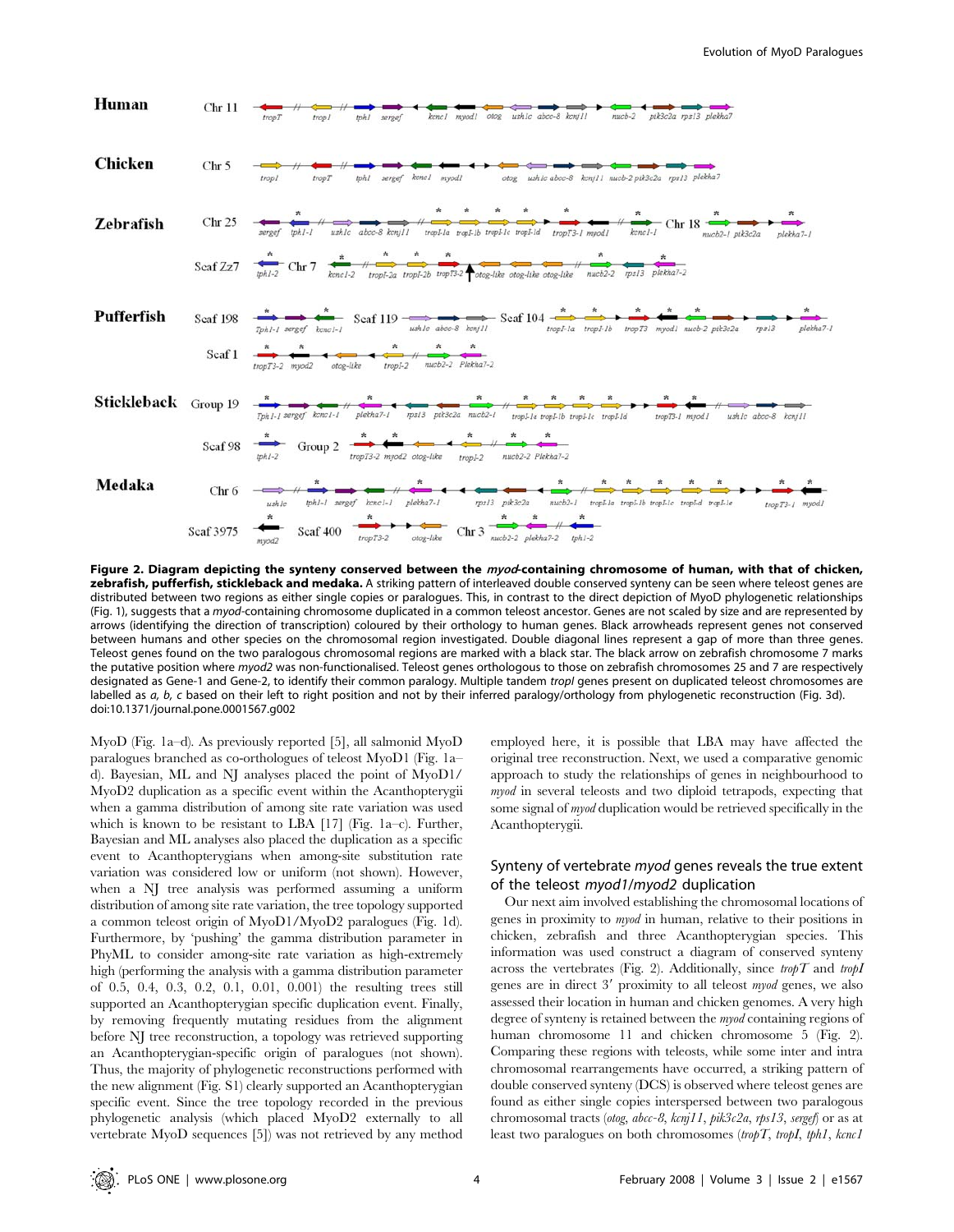

Figure 3. Unrooted phylogenetic cladograms for amino acid translations of genes in proximity to tetrapod *myod* that are conserved as two copies on two paralagous chromosomal regions in teleosts. Branch confidence values from different phylogenetic reconstruction methods are shown in the order they are bracketed. (a) Kcnc1 (Bayesian/ML topology). (b) Nucb2 (Bayesian/ML topology). (c) Plekha7 (Bayesian/ML topology). (d) TropI (Bayesian/ML topology). (e) Tph1 (Bayesian/ML topology). (f) Tph1 (topology corrected for mutational saturation). \* represents a chromosomal duplication event arising in a common teleost ancestor.  $*_{(T1)}$  represents the presumed first tandem duplication of *tropl*. Branch confidence values  $>$  50% from the different reconstruction methods are shown. doi:10.1371/journal.pone.0001567.g003

[zebrafish specific],  $nucb2$ ,  $plekha7$  (Fig. 2). This pattern was maintained for genes found in both upstream and downstream proximity to myod in human/chicken and importantly, was observed in zebrafish (Ostariophysi) and the three Acanthopterygian species studied (Fig. 2). This common pattern of interleaved-DCS in teleosts is most consistent with the duplication of a myod-containing chromosome in a common ancestor to zebrafish (Ostariophysi) and the Acanthopterygii, but not tetrapods. We suggest that this occurred during the WGD of basal teleost evolution [9]. However, on zebrafish chromosome 5, the duplicated myod2 gene is absent relative to its inferred position from Acanthopterygian genomes (Fig. 2, black arrow). The differential retention/loss of paralogues in different teleost lineages following the WGD is surprisingly common. For example, it was shown that  $\sim 50\%$  of zebrafish duplicates were retained as single copies in pufferfish genomes [18,19]. Thus to summarise, the synteny conserved between myod neighbouring genes of tetrapods relative to teleosts strongly favours a teleost specific duplication of a myod containing chromosome in direct contradiction to the majority of topologies retrieved by direct phylogenetic reconstruction (e.g. Fig. 1).

# Phylogenetic reconstruction of myod-neighbouring genes supports synteny analysis

Next, we reconstructed the phylogenetic relationships of six genes found in proximity to myod in human/chicken genomes that were found as two copies on two paralogous chromosomes in teleosts. Amino acid sequences were aligned (alignments available on request to DJM) and analysed by Bayesian and ML methods. In 4/6 cases this approach immediately returned trees with topologies that were consistent with a common ancestry of teleost paralogues.

For Kcnc1, two copies were retained on the two paralagous chromosomes in zebrafish, but not Acanthopterygian species, which have retained this gene on a single chromosome orthologous to zebrafish chr 25 (Fig. 2). The Bayesian/ML analyses clustered one of the zebrafish paralogues (Kcnc1-1) with the Acanthopterygian sequences, and its paralogue, Kcnc1-2 (on chr 7) as an outgroup to these sequences, but internally to tetrapod orthologues (Fig. 3a). Nucb2 and Plekha7 paralogues, which are common to all teleosts examined (Fig. 2), formed two sister clades, each represented by sequences from all teleosts and branching from tetrapod orthologues (Fig. 3b–c). Thus, these three tree topologies supported a common teleost-specific origin for paralogues in each case with 100% Bayesian/ML branch confidence (black star on Fig. 3a–c)

Fast skeletal muscle specific tropI genes are closely associated with myod in all teleost genomes, and appear more distally downstream of myod in tetrapod genomes (Fig. 2). In teleosts, trop1 can be found as distinct tandem paralogues (ranging from 2–5 in number) just downstream of *myod1*, but also in proximity to Acanthopterygian myod2 genes and the position where the myod2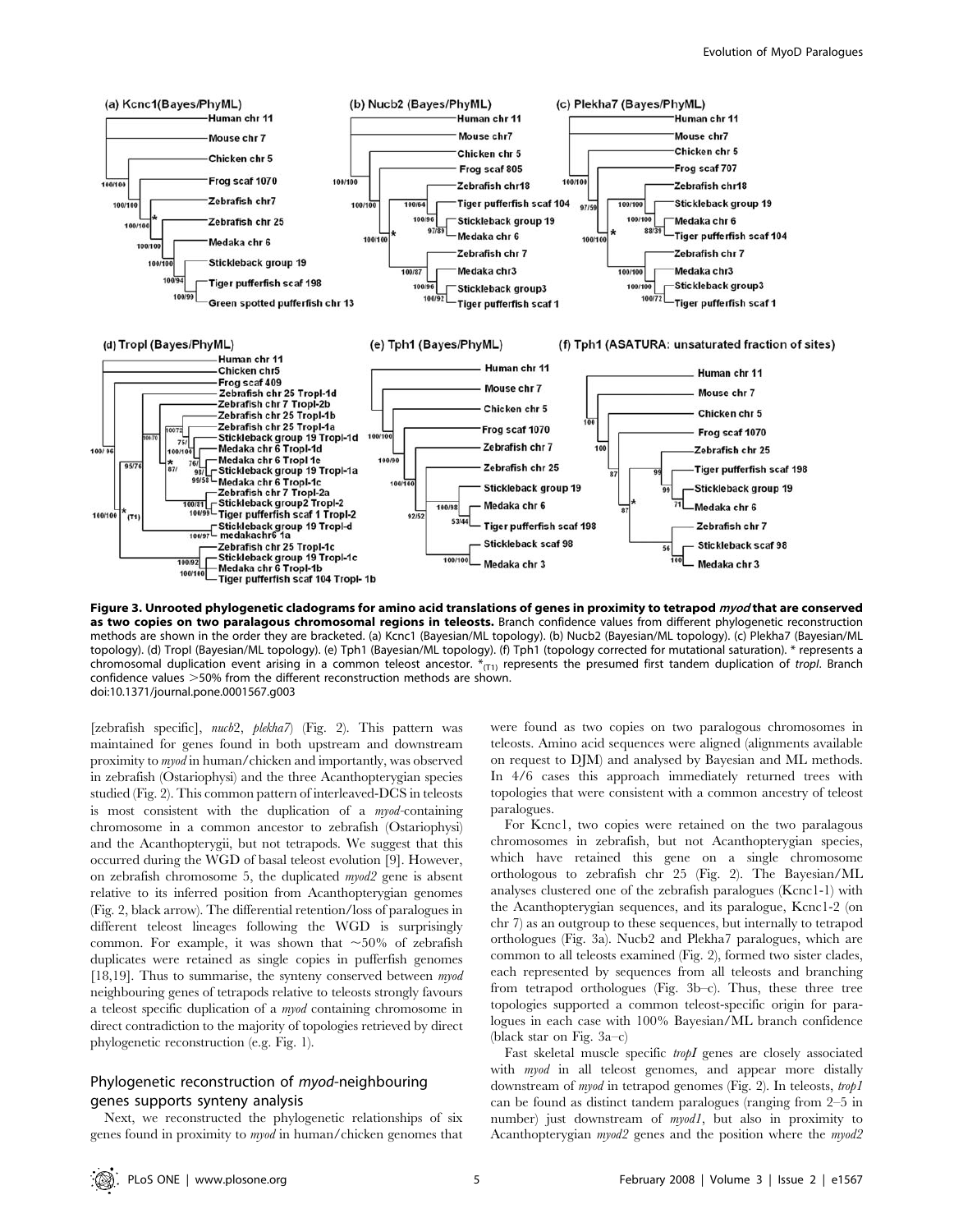gene of zebrafish was putatively lost (black arrow on chr 7, Fig. 2). Conversely, fast muscle specific *tropI* appears as a single gene on chromosomes 11 and 5 in human and chicken genomes. Thus, it seems that tropI has been though a series of in-chromosomal (tandem) duplications and a chromosomal duplication specifically during teleost evolution. For ease, we designated the tandem paralogues on each teleost chromosome as a, b, c etc, based solely on their left to right position on Fig. 2. To investigate their evolutionary relationships we reconstructed phylogenetic trees of all teleost TropI sequences within the scope of the synteny analysis using Bayesian and ML methods, which produced identical topologies (Fig. 3d). Interestingly, teleost sequences orthologous to zebrafish TropI-1c (stickleback-TropI-1c, medaka-TropI-1b, pufferfish-TropI-1b) clustered as an outgroup to all other teleost TropI sequences, with 100% branch support from both methods (Fig. 2d). This suggests that these TropI orthologues are the least derived relative to tetrapod TropI and are likely ancestral to all other teleost TropI paralogues, tandem or otherwise. The fact that the next teleost TropI sequences to branch internally to this clade (zebrafish TropI-1d, stickleback TropI-1d, medaka TropI-1a) are found on the same chromosome as the 'ancestral' TropI sequence, likely reflects an ancient tandem duplication event in a common teleost ancestor (Fig. 3,d). Internal to these braches, are TropI sequences from the paralogous chromosome (i.e. zebrafish chr 7, stickleback group 2 and tiger pufferfish scaf 1) (Fig. 3d). We argue that this branching reflects the chromosomal duplication event (black star on Fig. 3d) suggested by trees for other neighbouring genes (Fig. 3, a–c, f). Branches found internally to these sequences correspond to TropI sequences found in tandem with the ancestor TropI proteins (i.e. in zebrafish TropI-c and d). Thus to summarize, we suggest that *tropI* duplicated once in tandem prior to the teleost WGD event and other paralogues, either tandem or chromosomal are derived from these ancestral sequences. It is known that MyoD regulates the expression of fast muscle tropI genes through interactions with E-proteins [20]. The presence of multiple tandem fast-muscle *tropI* paralogues in close association with myod in teleosts but not tetrapods suggests that a selective advantage has arisen in teleost evolution for the tight regulation of multiple copies. Embryonic in situ expression data is available for one zebrafish fast skeletal muscle tropI gene. The zebrafish probe used by [21] (denoted *tmi2*) shares 100% identity to the putative Ensembl transcript of the tropI-1d gene (Fig. 2) and from midsomitogenesis accumulated in muscles of the somite, fin buds and head [21] which overlaps spatially and temporally with myod1 transcripts [22]. Additionally, in Atlantic cod (Gadus morhua) a cRNA probe orthologous to zebrafish tropI-1d was similarly expressed throughout the developing myotome during embryogenesis [23]. These findings suggest that this  $tropI$  gene is likely regulated by *myod1* during embryonic myogenesis. In situ expression data is not available for other fast-skeletal tropI genes. To gain insight into their regulation we performed tBLASTn searches of the EST database at GenBank using full amino acid translations of each zebrafish tropI gene within Fig. 2. A cut-off of 98–100% sequence identity was considered a positive hit from the returned sequences. Positive hits were returned for each tropI gene, confirming that each paralogue is transcribed into an mRNA product. Consistent with the in situ data, several hundred positive hits for zebrafish tropI-1d were retrieved solely from EST libraries representing embryonic zebrafish tissues. Interestingly, other tropI genes were not limited to embryonic tissues and were abundant in cDNA libraries obtained from adult zebrafish brain (tropI-1c, 1a,  $2a, 2b$ ), skin (tropI-1c), eye (tropI-1b, 2a), gill (tropI-1c), intestine (tropI-1c), gut (tropI-1a) and cultured myoblasts (tropI-2b). Similarly, BLAST searches of Atlantic salmon EST resources at the salmon

genome project (http://www.salmongenome.no/) and the Gene Index Project (http://compbio.dfci.harvard.edu/tgi/) using the various zebrafish tropI amino acid sequences retrieved multiple salmon trop-I ESTs from tissue-specific cDNA libraries including fast muscle, slow muscle, gill, heart, skin, brain and eye. These findings suggest that the multiple 'fast-muscle' tropI paralogues found in teleosts are not solely involved in the assembly of fast skeletal muscle. Further their expression in multiple tissues is clearly not limited to regulation by muscle-specific transcription factors like myod. A more detailed examination of the expression patterns of teleost fast skeletal tropI duplicates would be a fruitful future experiment to gain insight into the evolution of cis-acting regulation of paralogues following gene duplication.

The Bayesian/ML trees retrieved for Tph1 and TropT paralogues, were not initially consistent with other trees and either branched one of the zebrafish genes as a sister group to its paralogue (TropT, not shown) or externally to all teleost genes (Tph1, Fig. 2e). These are possible artefacts arising from different rates of paralogue evolution between zebrafish and Acanthopterygian species. However, employing a gamma distribution of among-site rate variation in the Bayesian analysis did not change the topology of either tree, but did reduce posterior probability values at the suspected aberrant positions (not shown). To test for mutational saturation in these alignments we constructed NJ trees considering all substitution sites and then solely the unsaturated fraction of sites using ASATURA [16]. NJ trees considering all sites retrieved trees very similar to the Bayesian/ML analyses for both Tph1 and TropT (not shown). However, when the unsaturated alignments were analysed, both trees changed in topology, suggesting these alignments were affected by mutational saturation. The 'unsaturated' Tph1 NJ tree topology was changed in a manner consistent with other trees and supported a common origin of teleost paralogues (Fig. 2f). However, the expected topology was not retrieved for the TropT alignment by this approach and the two zebrafish sequences formed a sister clade with low branch confidence (not shown).

Thus to summarise, these supporting phylogenies are consistent with the synteny diagram (Fig. 2), and imply that a *myod* chromosome duplicated in a common teleost ancestor and again suggest that the position of the teleost MyoD1/MyoD2 duplication supported by direct phylogenetic analysis (Fig. 1) is almost certainly incorrect. These results highlight the importance of avoiding the use of single gene phylogenies when inferring the origin of gene paralogues and advocate the importance of studying the conserved synteny between, and phylogenetic relationships of, neighbouring genes in duplicated and non-duplicated lineages.

#### Evolution of MyoD paralogues

To gain insight into the evolutionary rates of MyoD paralogues, a ML analysis was then performed, imposing the suggested correct topology of the teleost WGD (Acanthopterygian MyoD2 sequences branching internally to tetrapod MyoD orthologues but externally to teleost MyoD1 proteins: topology observed in Fig. 1d), but allowing the optimisation of branch lengths. The resulting cladogram and accompanying branch lengths can be seen in Fig. 4. Additionally, to examine differences in the evolutionary rates of MyoD paralogues and orthologues, we performed relative rate tests as described in the method section and shown in Table S1 (provided as supplementary information). X. laevis MyoD paralogues have clearly evolved asymmetrically and the branch length leading to Mf25 is around 8-fold greater than to Mf1 (Fig. 4). The relative rate test confirmed that Mf25 has evolved significantly faster than its paralogue  $(p = 0.002, not$ shown) with 24 unique substitutions relative to human MyoD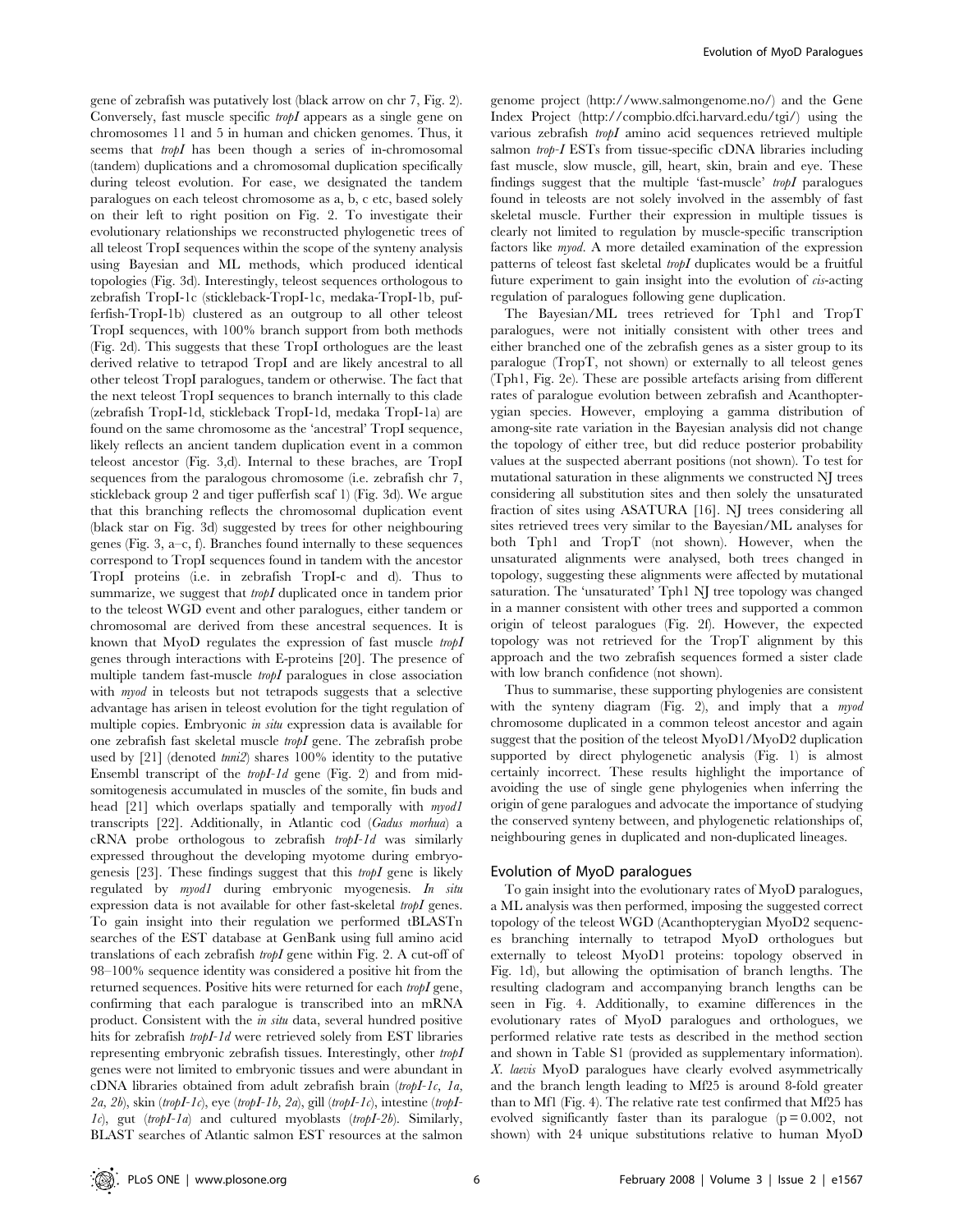

Figure 4. Unrooted ML cladogram of vertebrate MyoD amino acid sequences produced in PhyML [28] with an imposed 'correct' topology. The amino acid alignment was the same as used in Fig. 1. The imposed 'correct' starting tree topology supported the teleost WGD event (Acanthopterygii MyoD2 branching internally to tetrapod MyoD sequences, but externally to teleost MyoD1 sequences) and PhyML was used to refine branch lengths only. The 'correct' topology for other MyoD duplication events (in X. Laevis and Atlantic salmon) was as observed in trees in Fig. 1a–d. Branch lengths (substitutions per site) are shown above each branch. doi:10.1371/journal.pone.0001567.g004

compared to 7 for Mf1. Conversely, for Atlantic salmon MyoD1 co-orthologues, which are thought to have arisen from two salmonid-specific duplications of MyoD1 [5], differences in branch lengths are negligible (Fig. 4). Further, no significant differences in evolutionary rate were recorded between any two salmon MyoD1 co-orthologues in the relative rate test (Table S1). For Acanthopterygian MyoD paralogues, which almost certainly arose during the teleost WGD (see above, Fig. 2), asymmetric evolutionary rates were recorded as for X. laevis. The branch length in the Acanthopterygian MyoD2 lineage, prior to the separation of Gilthead seabream, pufferfish and sticklebacks is more than twice that of MyoD1 (Fig. 4). Additionally, evolutionary rates for individual stickleback and pufferfish MyoD2 sequences were strongly and significantly elevated compared to their MyoD1 paralogues (Fig. 4, Table S1). For example, the stickleback MyoD2 protein has 40 unique substitutions relative to human MyoD compared to 8 for MyoD1. Conversely, no significant difference in evolutionary rate was recorded between Gilthead seabream MyoD paralogues (Table S1). Interestingly, significant differences were also recorded in the evolutionary rate of MyoD2 orthologues when any two Acanthopterygian species were compared relative to human MyoD (Table S1). For example, the evolutionary rate of MyoD2 was respectively  $\sim$ 4.5 and 2.5 times faster in stickleback than in Gilthead seabream and pufferfish (not shown). Conversely, differences in evolutionary rates between teleost MyoD1 orthologues were not significantly different except in one case when tiger pufferfish and zebrafish MyoD1 were compared (Table S1).

To summarise, there is strong evidence that differential evolutionary pressures exist on MyoD paralogues from different duplication events and whereas paralogues in  $X$ . laevis and Acanthopterygians have evolved asymmetrically, salmon duplicates have evolved at a comparable rate. Furthermore, species-specific rates of MyoD2 evolution were observed in the Acanthopterygii. This is consistent with a recent genome-wide study, where  $\sim 600/2500$  genes found to be present in the genomes of four different teleosts, showed significantly elevated or retarded rates of evolution in one of the teleost species compared to a human orthologue [24].

## A consensus nomenclature for vertebrate MyoD sequences

The genomic and phylogenetic results reported here provide strong evidence that a chromosomal region containing myod duplicated in a common teleost ancestor, but that myod2 was lost in zebrafish (Fig. 2, Fig. 3). The absence of myod2 genes in salmonid EST libraries [25] as well as minnow and catfish EST databases (DJM, unpublished result) suggests that this gene was also lost in the Ostariophysi and Protacanthopterygii lineages. The current vertebrate nomenclature is generally author-specific and based on the timing of MyoD discovery and does not account for evolutionary relationships of paralogues that have arisen in different vertebrate lineages. Our results allow us to advocate a consensus nomenclature relevant to all vertebrate myod genes. For teleost species that have arisen subsequent to the WGD, myod paralogues should be first identified by their orthology to either *myod1* or *myod2* and then more recently derived copies discovered within specific lineages should be named within this framework as  $myod1(a/b/etc)$  or  $myod2(a/b/$ etc). For other vertebrates that did not go through the teleost WGD, including tetrapods, and basal Actinopterygian groups such as the Acipenseridae and Lepisosteidae, *myod* orthologues retained as a single copy should be simply denoted myod, whereas lineage specific paralogues should be called myoda/b/etc (e.g. X. laevis MyoDa/b). This evolutionary relevant nomenclature, which is highlighted in Table 1, provides the simplest way of distinguishing between myod paralogues arising from the teleost WGD and those arising from lineage-specific duplication events. Furthermore, considering the frequency of polyploidy in fishes, amphibians and reptiles [10,11] and the importance of the ongoing study of MyoD, it is likely that many more paralogues will be characterised in the future

#### Materials and Methods

## Phylogenetic reconstruction of vertebrate MyoD sequences

Phylogenetic reconstruction of vertebrate MyoD was based on an alignment of amino acid translations of full-coding mRNA sequences from 17 vertebrate species (accession numbers/ genbank IDs can be found in Table 1). These sequences were aligned with T-coffee [26] at (http://tcoffee.vital-it.ch/cgi-bin/ Tcoffee/tcoffee\_cgi/index.cgi) using a combination of Lalign and ClustalW alignments. Phylogenetic reconstruction was performed using Bayesian, maximum likelihood (ML) and neighbour joining (NJ) approaches. Bayesian analysis was performed in Mr Bayes 3.12 [27] with 2 parallel Metropolis-Coupled Markov Chain (MCMC) runs, four independent chains, a mixed amino acid model, sampling every 100 generations and assuming a gamma distribution of substitution rates. 500,000 generations were implemented with a burnin value corresponding to the first 150,000 generations. The runs were considered to have converged when the standard deviation of split frequencies was constantly less than 0.01 (this occurred after 150,000 generations) and trees from the burnin phase were discarded. A majority rule consensus tree was then built based on the final 3500 trees. A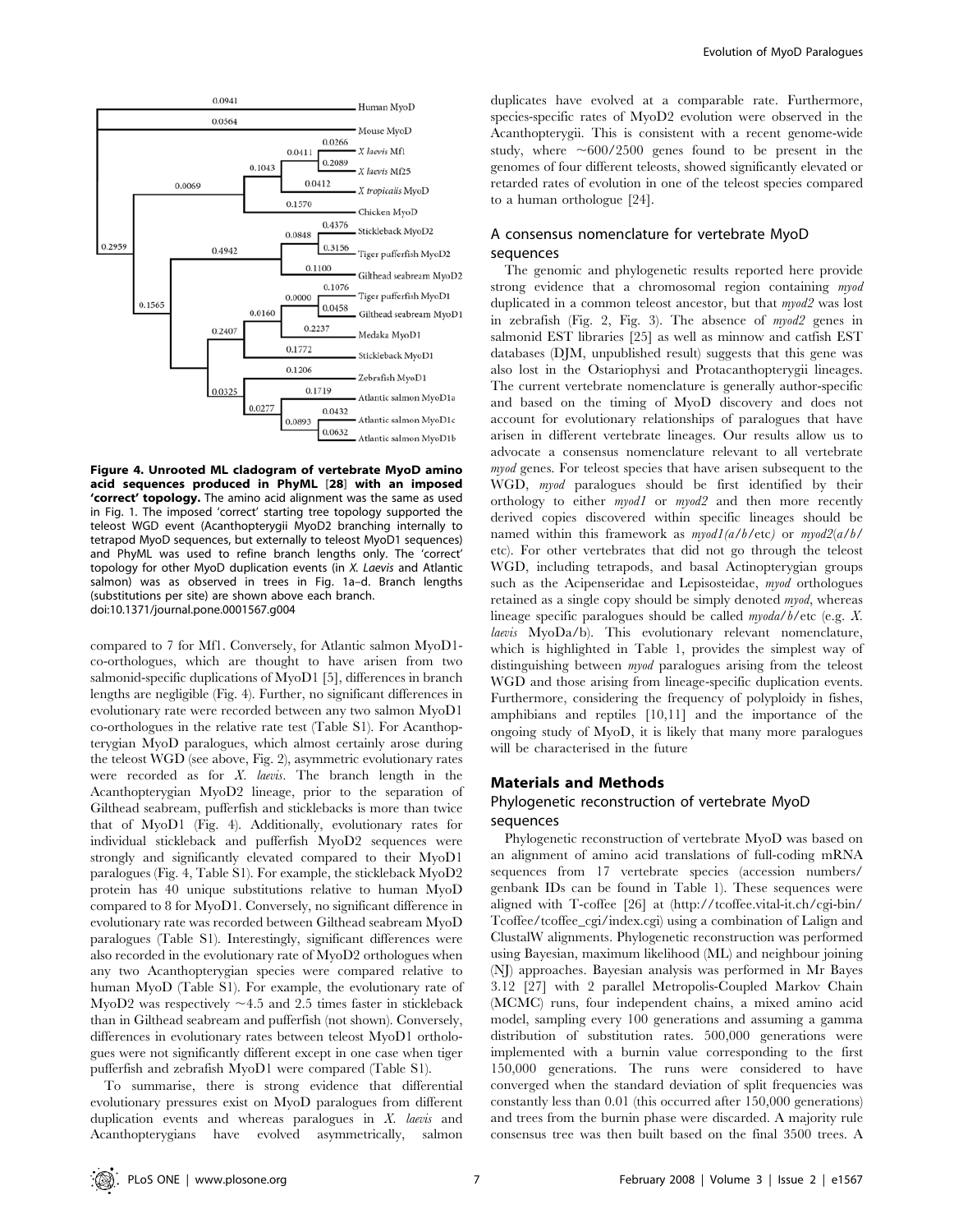similar approach was also used without including a gamma distribution as a parameter. PhyML [28] was used to perform ML either with concurrent estimation of the gamma distribution parameter, or using a fixed value (see results and discussion text). The starting tree that was refined by ML was either the default BIONJ distance-tree or alternatively, a tree topology was uploaded (see results and discussion text), which was enforced while allowing optimisation of branch lengths. The WAG model (which gave the best posterior probability values in MrBayes) was employed with 500 pseudobootstrap replicates for branch confidence. NJ was performed in Mega 4 [29] using a gamma distribution of among site substitution rates (0.66, as estimated by PhyML), the Poisson correction model and 5000 bootstrap replicates. The same approach was also used to produce a NJ tree considering uniform among-site substitution rates. A NJ tree was also constructed considering solely the unsaturated fraction of substitution sites using ASATURA [16]. The WAG model was used and a cut off value of 2.584 was considered to remove saturated residues. Branch support was then obtained from 5000 bootstrap replicates.

#### Synteny analysis of teleost myod genes

Genes in neighbourhood to human *myod* were manually obtained from the Ensembl database (www.ensembl.org) with the MultiContig View, Gene view and by using the orthologue/ paralogue feature, while recording strand orientation and chromosomal position relative to myod. Orthologues of these genes were then obtained by the same approach for chicken (Gallus gallus), zebrafish (Danio rerio), pufferfish (Takifugu rubripes), Stickleback (Gasterosteus aculeatus) and medaka (Oryzias latipes) and a synteny diagram was constructed.

# Phylogenetic reconstruction of myod-neighbouring genes

Phylogenetic analysis was used to reconstruct the relationships of genes in upstream/downstream proximity to myod in human relative to other species used in the synteny analysis, and also using sequences obtained from Ensembl genomes databases of mouse (Mus musculus) and the diploid frog X. tropicalis. The criteria for gene selection was that two teleost copies were retained on two paralogous chromosomal regions, each retaining synteny to the single myod-containing chromosome of human/chicken genomes. Within our synteny analysis, this included genes coding for TropI, TropT, Kcnc1, Tph1, Nucb2 and Plekha7. High quality amino acid translations of these genes were manually obtained using the MultiContig/Geneview features at the Ensembl database. Sequences were aligned with T-coffee [26] at (http://tcoffee.vital-it.ch/cgi-bin/Tcoffee/tcoffee\_cgi/index. cgi) using a combination of Lalign and ClustalW alignments. Phylogenetic reconstruction was performed using Bayesian and maximum likelihood (ML) approaches. Bayesian analysis was performed in Mr Bayes 3.12 [27] as described above. The number of generations and 'burnin' values for different sequences analysed were: TropI: 300,000 generations, burnin of 100,000 generations, TropT: 300,000 generations, burnin of 100,000 generations, Kcnc1: 100,000 generations, burnin of 25,000 generations, Tph1: 200,000 generations, burnin of 60,000 generations, Nucb2: 100,000 generations, burnin of 25,000 generations, Plekha7: 100,000 generations, burnin of 25,000 generations. Runs were considered to have converged when the average standard deviation of split frequencies between chains remained less than 0.01. Trees from the burnin phase were discarded and majority rule consensus trees and posterior probability values were calculated from trees obtained after runs had converged. ML was performed using PhyML [28], with the amino acid substitution model that gave the best posterior probability values in MrBayes (TropI: WAG, TropT: JTT, Kcnc1: JTT, Tph1: JTT, Nucb2: JTT, Plekha7: JTT), and assuming a gamma distribution of among-site substitution rates. 500 pseudobootstrap replicates were used to assess branch confidence. For TropT and Tph1, the tree topology returned by the Bayes/ML approach was inconsistent with the synteny/ neighbouring genes analysis and trees retained for other myodneighbouring genes. For these sequences we tested the hypothesis that mutational saturation may have affected the alignment. This was achieved in ASATURA [16], which was used to construct NJ trees with and without prior removal of frequently mutating residues from the alignment. The amino acid substitution with the highest MrBayes posterior probability values was used and branch confidence was assessed with 1000 bootstrap replicates. For the Tph1 alignment, the JTT matrix was employed and cut off values of 850 and 2348 were respectively used prior to tree reconstruction to consider all residues in the alignment and only the unsaturated fraction of sites. For the TropT alignment, the JTT matrix was employed and cut off values of 610 and 2258 were respectively used prior to tree reconstruction to consider all residues in the alignment and only the unsaturated fraction of sites.

#### Relative rate test for MyoD sequences

To investigate whether MyoD paralogues and orthologues from different lineages evolved at different rates, Tajima's nonparametric relative rate test [30] was implemented in Mega 4.0 [29] based on amino acid sequences. For  $X$ . laevis, Mf1 and Mf25 paralogues were compared relative to the single MyoD orthologue of human. For each teleost species examined (zebrafish, Atlantic salmon, Tiger pufferfish, medaka, stickleback and Gilthead seabream) MyoD orthologues (or co-orthologues in the case of salmon) were compared relative to the human MyoD orthologue in all possible cross-species combinations, (e.g. zebrafish MyoD1 versus pufferfish MyoD1 compared to human MyoD). Similarly, all MyoD paralogues were compared within each teleost species relative to the human MyoD orthologue (e.g. MyoD1 versus MyoD2 in pufferfish compared to human MyoD).

#### Supporting Information

Figure S1 Alignment of 17 vertebrate MyoD sequences at the amino acid level. The alignment was performed using T-coffee [26] with an initial input of Lalign and ClustalW alignments. Genbank accession numbers/Ensembl gene ID's can be found in Table 1 within the main text. The output is in the T-coffee format [26]. A colour scale can be found at the top of the alignment depicting sequence identities in a global context, as well as an overall 'score' for each sequence. Dashes indicate gaps in the alignment and stars highlight globally conserved residues, whereas colons and dots show conserved amino acid substitutions.

Found at: doi:10.1371/journal.pone.0001567.s001 (0.06 MB DOC)

Table S1 Summary of non-parametric relative rate tests [30] performed at the amino acid level comparing various pairs of teleost MyoD paralogues and orthologues with the human orthologue of MyoD. The Chi-square (X) and p-values are shown. Abbreviations of teleost species are: Dr, Danio rerio, Ss, Salmo salar, Sa, Sparus aurata, Tr, Takifugu rubripes, Ga, Gasterosteus aculeatus and Ol, Oryzias latipes. Comparisons of MyoD